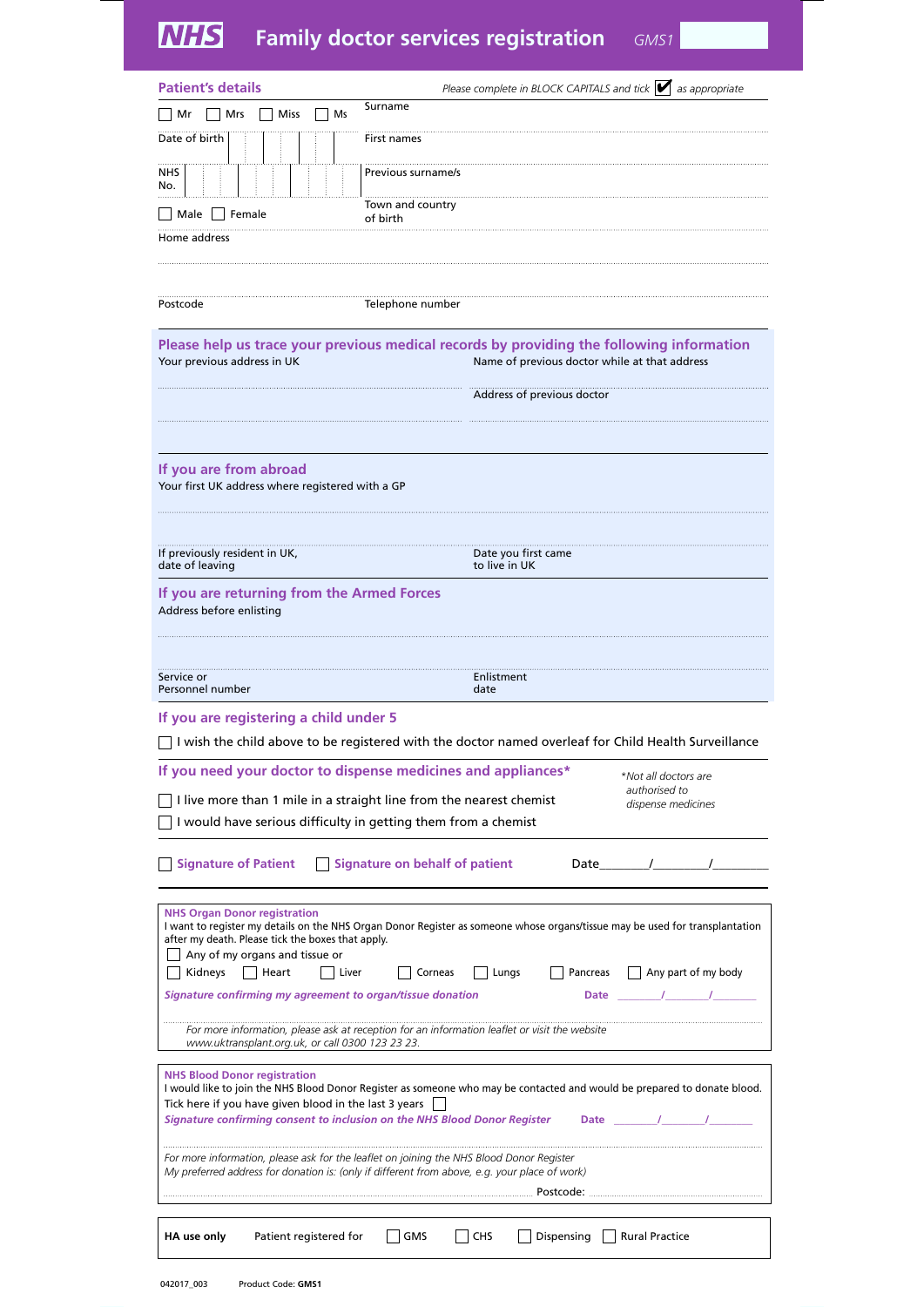| To be completed by the doctor                                                                                                                                                                                                                                  |                                                                                |                   |                                             |                                                |
|----------------------------------------------------------------------------------------------------------------------------------------------------------------------------------------------------------------------------------------------------------------|--------------------------------------------------------------------------------|-------------------|---------------------------------------------|------------------------------------------------|
| Doctors Name                                                                                                                                                                                                                                                   |                                                                                |                   | HA Code                                     |                                                |
| I have accepted this patient for general medical services                                                                                                                                                                                                      |                                                                                |                   | For the provision of contraceptive services |                                                |
| I have accepted this patient for general medical services on behalf of the doctor named below who is a member of this practice                                                                                                                                 |                                                                                |                   |                                             |                                                |
| Doctors Name, if different from above                                                                                                                                                                                                                          |                                                                                |                   | <b>HA Code</b>                              |                                                |
|                                                                                                                                                                                                                                                                |                                                                                |                   |                                             |                                                |
| I am on the HA CHS list and will provide Child Health Surveillance to this patient or<br>I have accepted this patient on behalf of the doctor named below, who is a member of this practice and is on the                                                      |                                                                                |                   |                                             |                                                |
| HA CHS list and will provide Child Health Surveillance to this patient.                                                                                                                                                                                        |                                                                                |                   |                                             |                                                |
| Doctors Name, if different from above                                                                                                                                                                                                                          |                                                                                |                   | HA Code                                     |                                                |
| I will dispense medicines/appliances to this patient subject to Health Authority's Approval                                                                                                                                                                    |                                                                                |                   |                                             |                                                |
| I am claiming rural practice payment for this patient.                                                                                                                                                                                                         |                                                                                |                   |                                             |                                                |
| Distance in miles between my patient's home address and my main surgery is                                                                                                                                                                                     |                                                                                |                   |                                             |                                                |
| l declare to the best of my belief this information is correct and I claim the<br>appropriate payment as set out in the Statement of Fees and Allowances. An audit                                                                                             |                                                                                |                   | Practice Stamp                              |                                                |
| trail is available at the practice for inspection by the HA's authorised officers and<br>auditors appointed by the Audit Commission.                                                                                                                           |                                                                                |                   |                                             |                                                |
| Authorised Signature                                                                                                                                                                                                                                           |                                                                                |                   |                                             |                                                |
|                                                                                                                                                                                                                                                                |                                                                                |                   |                                             |                                                |
| Name                                                                                                                                                                                                                                                           | Date /                                                                         |                   |                                             |                                                |
| <b>SUPPLEMENTARY QUESTIONS</b>                                                                                                                                                                                                                                 |                                                                                |                   |                                             |                                                |
| Anybody in England can register with a GP practice and receive free medical care from that practice.                                                                                                                                                           | PATIENT DECLARATION for all patients who are not ordinarily resident in the UK |                   |                                             |                                                |
| However, if you are not 'ordinarily resident' in the UK you may have to pay for NHS treatment outside of the GP practice. Being                                                                                                                                |                                                                                |                   |                                             |                                                |
| ordinarily resident broadly means living lawfully in the UK on a properly settled basis for the time being. In most cases, nationals<br>of countries outside the European Economic Area must also have the status of 'indefinite leave to remain' in the UK.   |                                                                                |                   |                                             |                                                |
| Some services, such as diagnostic tests of suspected infectious diseases and any treatment of those diseases are free of charge to                                                                                                                             |                                                                                |                   |                                             |                                                |
| all people, while some groups who are not ordinarily resident here are exempt from all treatment charges.<br>More information on ordinary residence, exemptions and paying for NHS services can be found in the Visitor and Migrant                            |                                                                                |                   |                                             |                                                |
| patient leaflet, available from your GP practice.                                                                                                                                                                                                              |                                                                                |                   |                                             |                                                |
| You may be asked to provide proof of entitlement in order to receive free NHS treatment outside of the GP practice, otherwise<br>you may be charged for your treatment. Even if you have to pay for a service, you will always be provided with any            |                                                                                |                   |                                             |                                                |
| immediately necessary or urgent treatment, regardless of advance payment.                                                                                                                                                                                      |                                                                                |                   |                                             |                                                |
| The information you give on this form will be used to assist in identifying your chargeable status, and may be shared, including<br>with NHS secondary care organisations (e.g. hospitals) and NHS Digital, for the purposes of validation, invoicing and cost |                                                                                |                   |                                             |                                                |
| recovery. You may be contacted on behalf of the NHS to confirm any details you have provided.<br>Please tick one of the following boxes:                                                                                                                       |                                                                                |                   |                                             |                                                |
| I understand that I may need to pay for NHS treatment outside of the GP practice<br>a)                                                                                                                                                                         |                                                                                |                   |                                             |                                                |
| b)<br>I understand I have a valid exemption from paying for NHS treatment outside of the GP practice. This includes for                                                                                                                                        |                                                                                |                   |                                             |                                                |
| example, an EHIC, or payment of the Immigration Health Charge ("the Surcharge"), when accompanied by a valid visa. I can<br>provide documents to support this when requested                                                                                   |                                                                                |                   |                                             |                                                |
| c) $\vert$ $\vert$ I do not know my chargeable status<br>I declare that the information I give on this form is correct and complete. I understand that if it is not correct, appropriate                                                                       |                                                                                |                   |                                             |                                                |
| action may be taken against me.                                                                                                                                                                                                                                |                                                                                |                   |                                             |                                                |
| A parent/guardian should complete the form on behalf of a child under 16.                                                                                                                                                                                      |                                                                                |                   |                                             |                                                |
| Signed:                                                                                                                                                                                                                                                        |                                                                                | Date:             |                                             | <b>DD MM YY</b>                                |
| <b>Print name:</b>                                                                                                                                                                                                                                             |                                                                                |                   | <b>Relationship to</b>                      |                                                |
| On behalf of:                                                                                                                                                                                                                                                  |                                                                                | patient:          |                                             |                                                |
|                                                                                                                                                                                                                                                                |                                                                                |                   |                                             |                                                |
| Complete this section if you live in another EEA country, or have moved to the UK to study or retire, or if you live in<br>the UK but work in another EEA member state. Do not complete this section if you have an EHIC issued by the UK.                     |                                                                                |                   |                                             |                                                |
| NON-UK EUROPEAN HEALTH INSURANCE CARD (EHIC), PROVISIONAL REPLACEMENT CERTIFICATE (PRC)<br><b>DETAILS and S1 FORMS</b>                                                                                                                                         |                                                                                |                   |                                             |                                                |
| Do you have a non-UK EHIC or PRC?                                                                                                                                                                                                                              | NO:<br>YES:                                                                    |                   |                                             | If yes, please enter details from your EHIC or |
|                                                                                                                                                                                                                                                                | <b>Country Code:</b>                                                           |                   | PRC below:                                  |                                                |
|                                                                                                                                                                                                                                                                | 3: Name                                                                        |                   |                                             |                                                |
|                                                                                                                                                                                                                                                                | 4: Given Names                                                                 |                   |                                             |                                                |
|                                                                                                                                                                                                                                                                | 5: Date of Birth                                                               | <b>DD MM YYYY</b> |                                             |                                                |
| If you are visiting from another EEA                                                                                                                                                                                                                           | 6: Personal Identification<br><b>Number</b>                                    |                   |                                             |                                                |
| country and do not hold a current                                                                                                                                                                                                                              | 7: Identification number                                                       |                   |                                             |                                                |
| <b>EHIC</b> (or Provisional Replacement<br>Certificate (PRC))/S1, you may be billed                                                                                                                                                                            | of the institution                                                             |                   |                                             |                                                |
| for the cost of any treatment received<br>outside of the GP practice, including                                                                                                                                                                                | 8: Identification number<br>of the card                                        |                   |                                             |                                                |
| at a hospital.                                                                                                                                                                                                                                                 | 9: Expiry Date                                                                 | <b>DD MM YYYY</b> |                                             |                                                |
| PRC validity period<br>(a) From:                                                                                                                                                                                                                               | <b>DD MM YYYY</b>                                                              |                   | $(b)$ To:                                   | <b>DD MM YYYY</b>                              |
| Please tick $\vert$ if you have an S1 (e.g. you are retiring to the UK or you have been posted here by your employer for<br>work or you live in the UK but work in another EEA member state). Please give your S1 form to the practice staff.                  |                                                                                |                   |                                             |                                                |
| How will your EHIC/PRC/S1 data be used? By using your EHIC or PRC for NHS treatment costs your EHIC or PRC data                                                                                                                                                |                                                                                |                   |                                             |                                                |
| and GP appointment data will be shared with NHS secondary care (hospitals) and NHS Digital solely for the purposes of<br>cost recovery. Your clinical data will not be shared in the cost recovery process.                                                    |                                                                                |                   |                                             |                                                |
| Your EHIC, PRC or S1 information will be shared with The Department for Work and Pensions for the purpose of                                                                                                                                                   |                                                                                |                   |                                             |                                                |
| recovering your NHS costs from your home country.                                                                                                                                                                                                              |                                                                                |                   |                                             |                                                |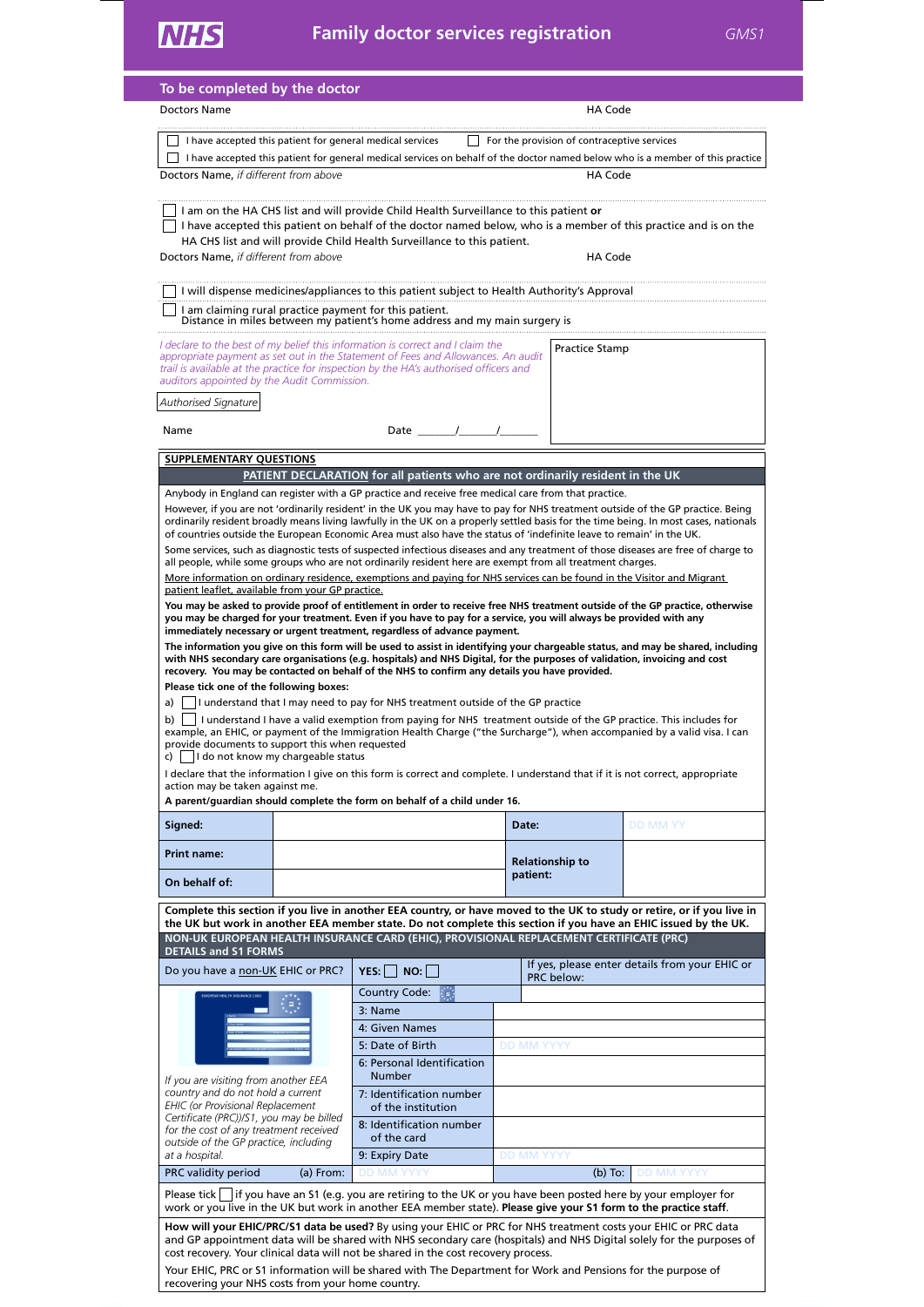### **Bicester Health Centre: New Patient Registration/History**

Please answer fully and as accurately as possible. This is our only medical record for the doctors to use until your notes arrive, which may take some months.

Please provide two forms of identification with this form. One must be photographic and the other to include your current address.

| Sex: Male  Female                                                                                                                     |
|---------------------------------------------------------------------------------------------------------------------------------------|
|                                                                                                                                       |
|                                                                                                                                       |
|                                                                                                                                       |
| Can we leave messages on these numbers? Home / Work / Mobile<br>(please delete as appropriate)                                        |
|                                                                                                                                       |
| Can we send text messages to your mobile number? YES / NO (please delete as appropriate)                                              |
| <b>Consent for us to E-Mail you? YES / NO</b> (please delete as appropriate)                                                          |
| Are you a Carer? YES / NO<br>(please delete as appropriate)                                                                           |
|                                                                                                                                       |
| Have you any family members with us? (If so, give their name(s) and doctor's name)                                                    |
|                                                                                                                                       |
|                                                                                                                                       |
| Significant Medical History/Operations (eg. Asthma, Diabetes, Blindness/Glaucoma, High BP,<br>Cancer). Please give approximate dates. |
|                                                                                                                                       |
|                                                                                                                                       |
|                                                                                                                                       |
| Do you take regular medication/tablets? YES/NO (please delete as appropriate)                                                         |
| If you are currently having repeat prescriptions you will need to make an appointment with the doctor                                 |

**Continued Over the Page** 

NHS England use confidential patient information for research and planning. If you want to opt out of this use please visit www.nhs.uk/your-nhs-data-matters or telephone 0300 303 5678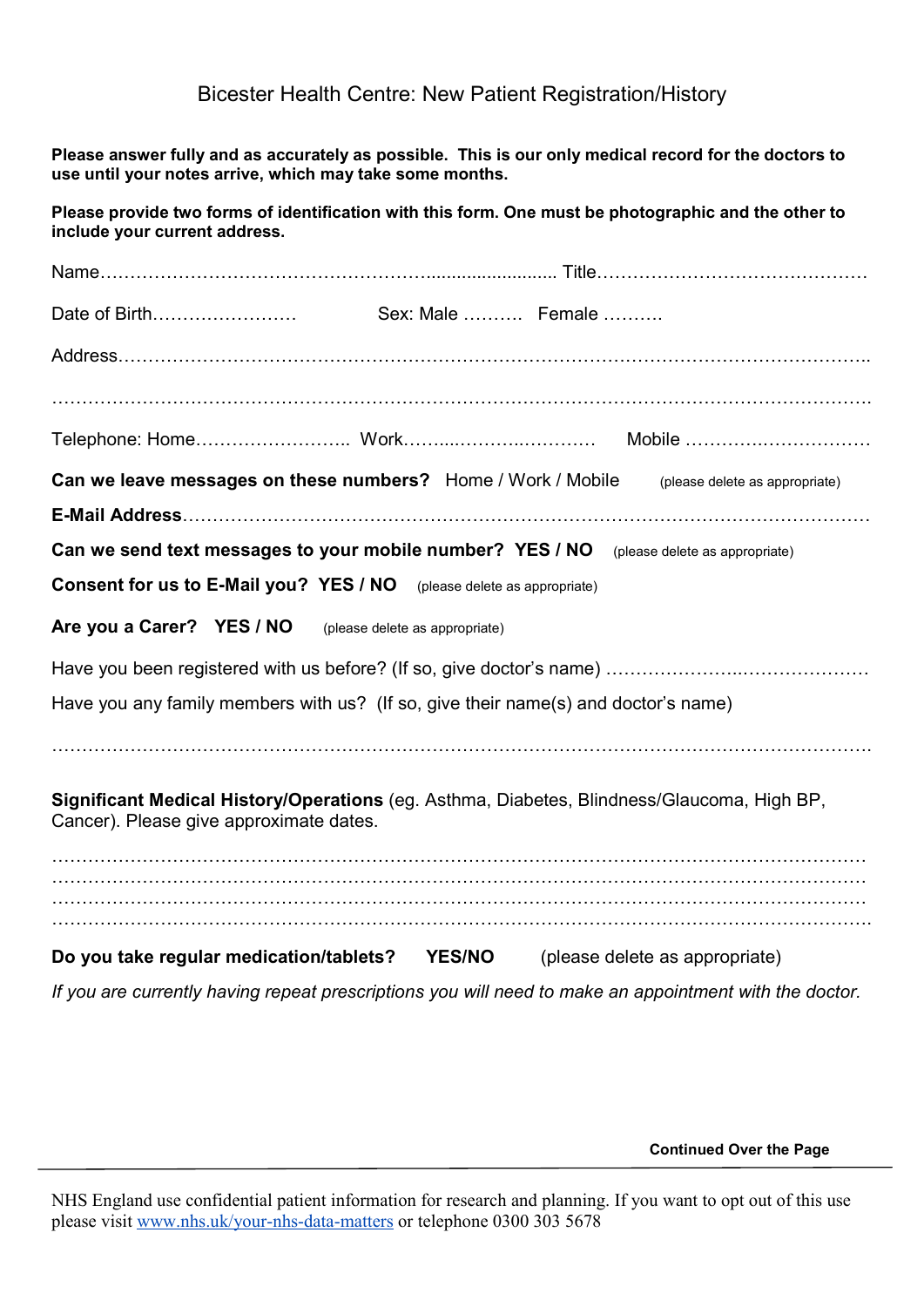### **Bicester Health Centre: New Patient Registration/History**

### Have you had any severe allergies which resulted in the following (tick any of the following):

|                        | Rash<br>Swelling |                                                                                                                                          | Collapse Hospital Attendance                                                                          |
|------------------------|------------------|------------------------------------------------------------------------------------------------------------------------------------------|-------------------------------------------------------------------------------------------------------|
|                        |                  |                                                                                                                                          |                                                                                                       |
|                        |                  | When did you last have a Tetanus injection? Date                                                                                         |                                                                                                       |
|                        |                  | Are you a: Smoker () amount per day<br>Ex-smoker () date given up<br>Never smoked ()                                                     |                                                                                                       |
|                        |                  | <b>Do you drink alcohol?</b> YES / NO (please delete as appropriate)<br>If yes, how many of the following do you usually drink per week? |                                                                                                       |
|                        |                  |                                                                                                                                          |                                                                                                       |
| <b>Family History:</b> |                  | Please specify which family member(s) suffer(s)/suffered                                                                                 | Have any of your family (brother/sister, parents, grandparents, aunt/uncle) had any of the following? |
| Cancer                 |                  |                                                                                                                                          |                                                                                                       |

| Cancer                            |  |
|-----------------------------------|--|
| Heart Disease under the age of 60 |  |
|                                   |  |

### **WOMEN ONLY:**

| What, if any, form of contraception do you use? |  |
|-------------------------------------------------|--|
| Details of any pregnancies and deliveries       |  |
|                                                 |  |
|                                                 |  |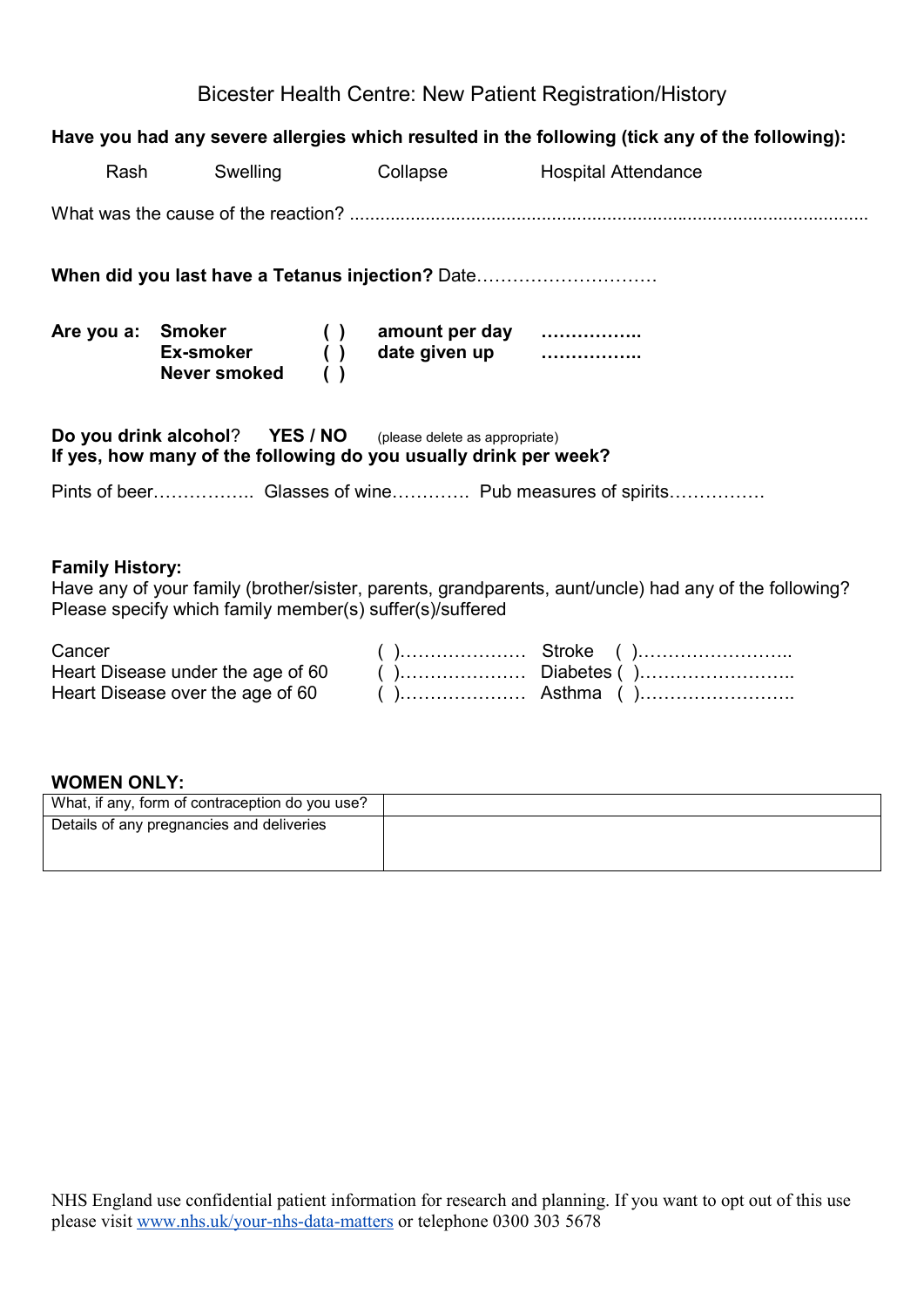| Differences between the Oxfordshire Care Summary and the Summary Care Record |                                                |                                                 |
|------------------------------------------------------------------------------|------------------------------------------------|-------------------------------------------------|
|                                                                              | <b>Oxfordshire Care Summary</b>                | <b>Summary Care Record</b>                      |
| <b>Shared</b>                                                                | <b>Across Oxfordshire</b>                      | Across England                                  |
|                                                                              | Across health care settings, including urgent  | Across health care settings, including urgent   |
|                                                                              | care, community care and outpatients           | care, community care and outpatients            |
|                                                                              | departments                                    | departments                                     |
|                                                                              | With GPs, and with clinicians employed by      | With GPs, and with clinicians employed by any   |
|                                                                              | Oxford Health NHS Foundation Trust and         | NHS Trust or organisation involved in your care |
|                                                                              | <b>Oxford University Hospitals Trust</b>       | across England                                  |
| <b>Information</b>                                                           | <b>GP Record</b>                               | <b>GP Record</b>                                |
| <b>Source</b>                                                                | Other medical records held by different NHS    |                                                 |
|                                                                              | organisations in Oxfordshire                   |                                                 |
| Content                                                                      | Your current medications                       | Your current medications                        |
|                                                                              | Any allergies you have                         | Any allergies you have                          |
|                                                                              | Any bad reactions you have had to medicines    | Any bad reactions you have had to medicines     |
|                                                                              | Your medical history and diagnosis             | <b>Additional information includes</b>          |
|                                                                              | Test results and X-ray results                 | Significant problems (past and present)         |
|                                                                              | Your vaccination history                       | Significant procedures (past and present        |
|                                                                              | General health readings such as blood pressure | Anticipatory care information                   |
|                                                                              | Your appointments, hospital admissions, GP     | End of life information – as per EOLC dataset   |
|                                                                              | Out-of-Hours attendances and ambulance calls   | ISB1580                                         |
|                                                                              | Care/Management plans                          | Immunisations                                   |
|                                                                              | Correspondence such as referral letters and    | Further information can be added (upon request  |
|                                                                              | discharge summaries                            | to your GP)                                     |

| Your Choice for Summary Care Record (see guidance notes over the   Please tick ONE<br>page) | box only |
|---------------------------------------------------------------------------------------------|----------|
| I would like my information shared through the Summary Care Record                          |          |
| I would like a summary care record with additional information added                        |          |
| (See note overleaf)                                                                         |          |
| I do NOT want my information shared through the Summary Care Record                         |          |
|                                                                                             |          |

| Your Choice for Oxfordshire Care Summary (see guidance notes<br>over the page) | <b>Please tick ONE</b><br>box only |
|--------------------------------------------------------------------------------|------------------------------------|
| I would like my information shared through the Oxfordshire Care                |                                    |
| Summary                                                                        |                                    |
| I do NOT want my information shared through the Oxfordshire Care               |                                    |
| Summary                                                                        |                                    |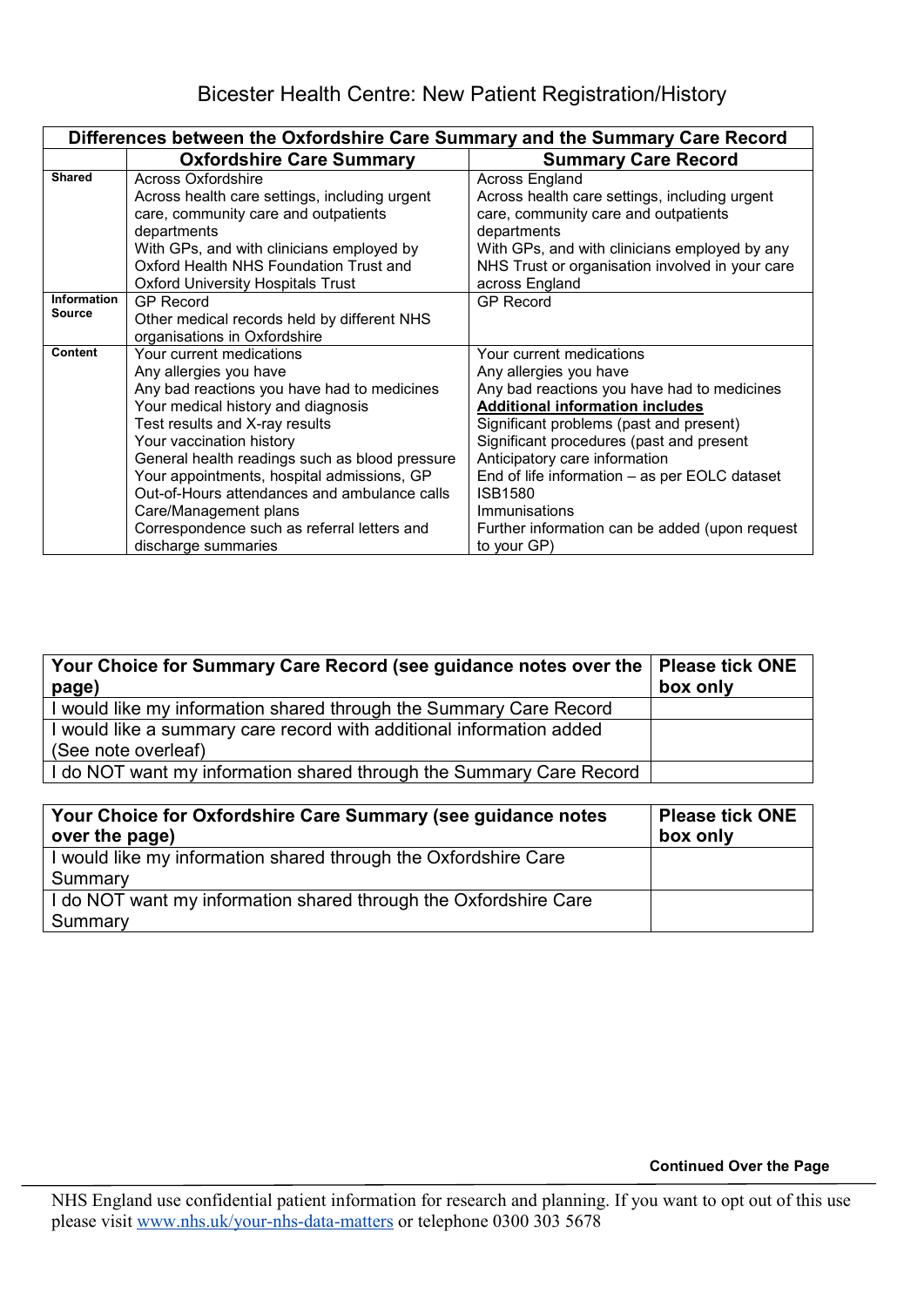### **Bicester Health Centre: New Patient Registration/History**

# **Summary Care Record and Oxfordshire Care Summary**

Your patient record is held securely and confidentially on the electronic system at your GP practice. If you require treatment in another NHS healthcare setting such as an Emergency Department or Minor Injury Unit those treating you would be better able to give you the appropriate care if some of the information from the GP practice were available to them. This information can now be shared electronically via The Summary Care Record (used nationally across England) or the Oxfordshire Care Summary (used locally across Oxfordshire)

In both cases the information will only be used by authorised health care professionals directly involved in your care. Your permission will be asked before the information is accessed, unless the clinician is unable to ask you and there is a clinical reason for access. A parent or guardian can request to opt out children under 16 but ultimately it is the GP's decision whether to create the records or not, because of their duty of care to the child. If you are the parent or quardian of a child under 16 and feel that they are able to understand, then you should make this information available to them.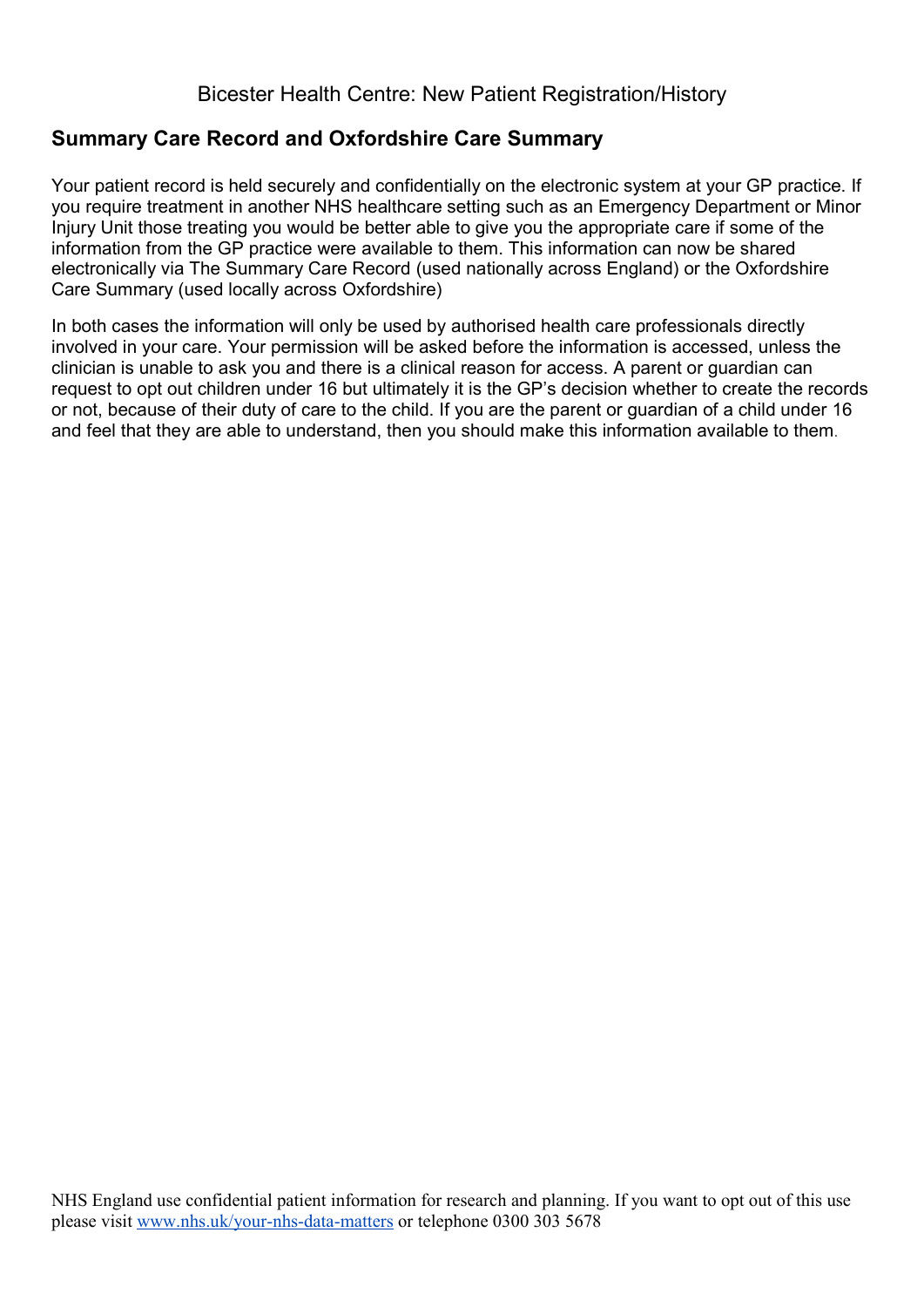### **Bicester Health Centre**

### PATIENT ETHNIC ORIGIN QUESTIONNAIRE

| <b>SPOKEN LANGUAGE</b> |  |
|------------------------|--|
| <b>NATIONALITY</b>     |  |

Please tick as applicable -

### $\boldsymbol{\mathsf{A}}$ White

| <b>British</b>                                   |
|--------------------------------------------------|
| <b>Irish</b>                                     |
| Any other white background please write in below |

 $\overline{B}$ **Mixed** 

| <b>White and Black Caribbean</b>              |
|-----------------------------------------------|
| <b>White and Black African</b>                |
| <b>White and Asian</b>                        |
| Any other mixed background please write below |
|                                               |

#### $\mathbf c$ **Asian or Asian British**

| Indian                                        |
|-----------------------------------------------|
| Pakistani                                     |
| <b>Bangladeshi</b>                            |
| Any other Asian background please write below |

#### D **Black or Black British**

|  | Caribbean                                     |  |
|--|-----------------------------------------------|--|
|  | African                                       |  |
|  | <b>White and Asian</b>                        |  |
|  | Any other black background please write below |  |
|  |                                               |  |

### Chinese or other ethnic group  $\mathsf E$

|   | Any other please write below                        |
|---|-----------------------------------------------------|
|   |                                                     |
|   |                                                     |
| F |                                                     |
|   | <b>Ethnic status declined</b>                       |
|   | <b>Ethnic status not given - give details below</b> |

This questionnaire follows the recommendations of the Equality and Human Rights Commission and complies with the Equality Act 2010.